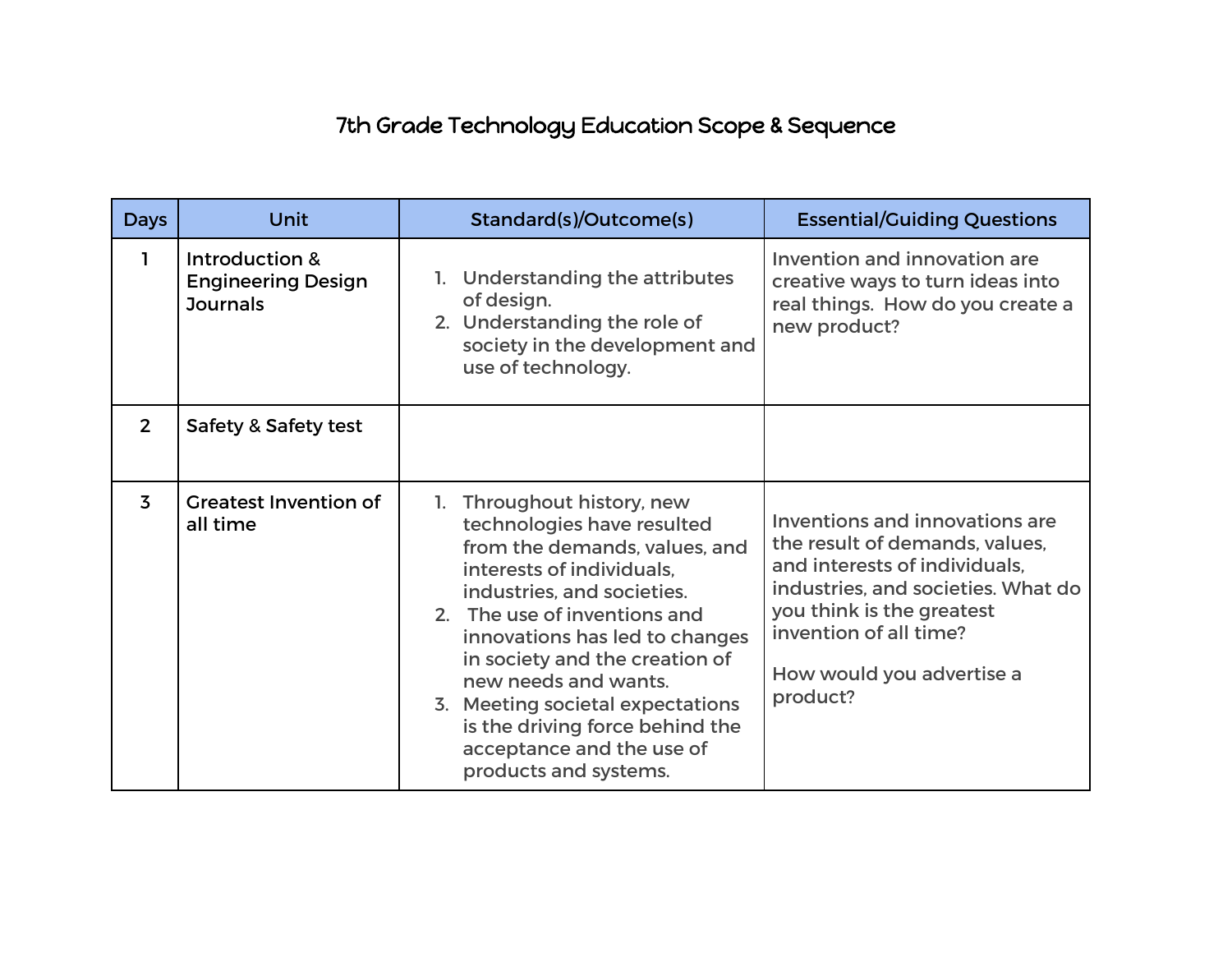| 8              | <b>Rubber Band Vehicle</b>              | Technology involves many types<br>1. Understanding the attributes<br>of problems and different<br>of design<br>approaches to solve them,<br>2. Design is a creative planning<br>including troubleshooting,<br>process that leads to useful<br>research and development,<br>products and systems.<br>invention and innovation, and<br>3. There is no perfect design.<br>experimentation. The<br>4. Requirements for a design are<br>engineering design process must<br>made up of criteria and<br>take all of these things into<br>constraints.<br>account. How can you utilize a<br>5. Understanding engineering<br>rubber band to power a model<br>design.<br>vehicle?<br>6. Design involves a set of steps,<br>which can be performed in<br>different sequences and<br>repeated as needed.<br>7. Brainstorming is a group<br>problem-solving design<br>process in which each person<br>in the group presents his or her<br>ideas in an open forum.<br>8. Modeling, testing, evaluating,<br>and modifying are used to<br>transform ideas into practical<br>solutions. |
|----------------|-----------------------------------------|------------------------------------------------------------------------------------------------------------------------------------------------------------------------------------------------------------------------------------------------------------------------------------------------------------------------------------------------------------------------------------------------------------------------------------------------------------------------------------------------------------------------------------------------------------------------------------------------------------------------------------------------------------------------------------------------------------------------------------------------------------------------------------------------------------------------------------------------------------------------------------------------------------------------------------------------------------------------------------------------------------------------------------------------------------------------|
| 2 <sup>1</sup> | <b>Intro Future Car Term</b><br>Project | 1. Understanding the influence of<br>Many of the inventions and<br>technology on history Many<br>innovations we enjoy today have<br>inventions and innovations<br>taken centuries to develop into<br>have evolved by using slow and<br>their modern form. How would                                                                                                                                                                                                                                                                                                                                                                                                                                                                                                                                                                                                                                                                                                                                                                                                    |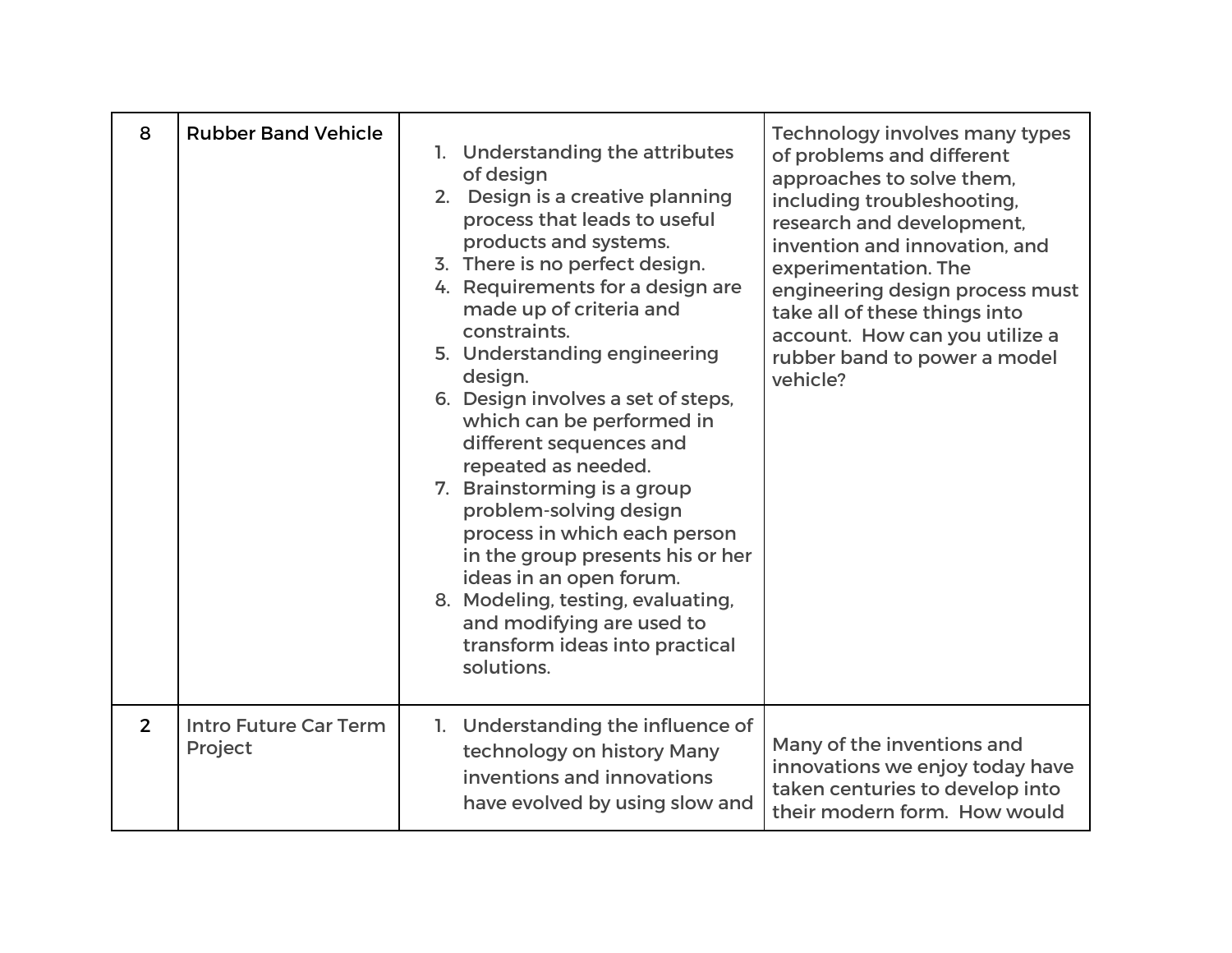|   |                        | methodical processes of tests<br>and refinements.<br>2. The specialization of function<br>has been at the heart of many<br>technological improvements.<br>3. In the past, an invention or<br>innovation was not usually<br>developed with the knowledge<br>of science.<br>4. Abilities to assess the impact<br>of products and systems<br>5. Use data collected to analyze<br>and interpret trends in order to<br>identify the positive or negative<br>effects of a technology.<br>6. Understanding of and abilities<br>to select and use<br>transportation technologies<br>7. Governmental regulations<br>often influence the design and<br>operation of transportation<br>systems. | you improve a car for the future?                                                                                                                  |
|---|------------------------|--------------------------------------------------------------------------------------------------------------------------------------------------------------------------------------------------------------------------------------------------------------------------------------------------------------------------------------------------------------------------------------------------------------------------------------------------------------------------------------------------------------------------------------------------------------------------------------------------------------------------------------------------------------------------------------|----------------------------------------------------------------------------------------------------------------------------------------------------|
| 5 | <b>Docking Station</b> | 1. Understanding the<br>relationships among<br>technologies and connections<br>with other fields of study.<br>2. Technological systems often                                                                                                                                                                                                                                                                                                                                                                                                                                                                                                                                         | When humans develop and use<br>technology systems and<br>products, there is a direct<br>influence on our economy, our<br>culture, and our society. |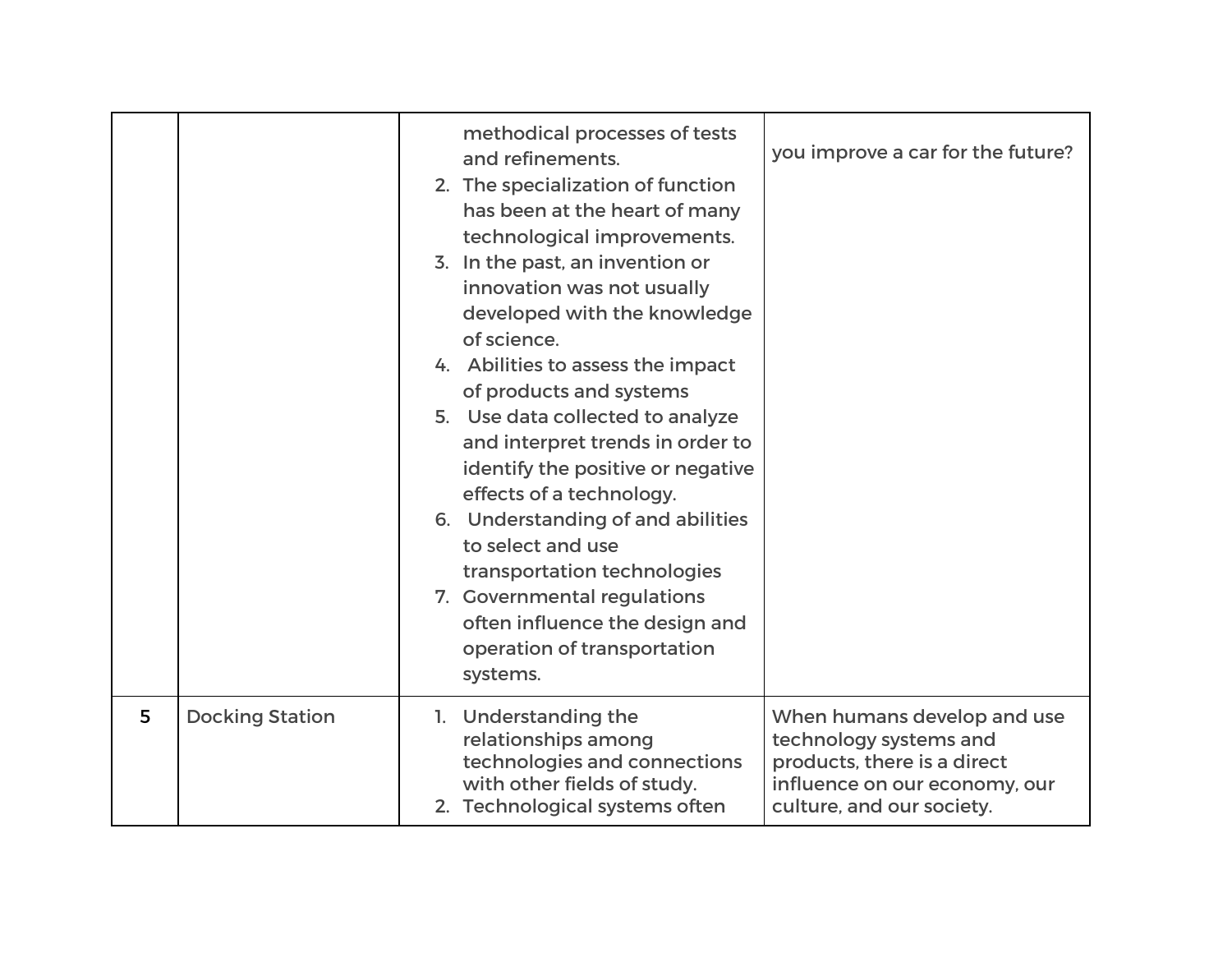|   |                     | interact with one another.<br>3. A product, system, or<br>environment developed for one<br>setting may be applied to<br>another setting.<br>4. Understanding the cultural,<br>social, economic and political<br>effects of technology<br>5. Technology, by itself, is neither<br>good nor bad, but decisions<br>about the use of products and<br>systems can result in desirable<br>or undesirable consequences.                                                                                                                | Additionally, the impacts of the<br>development and use can<br>produce positive and negative<br>impacts. What features are<br>essential for a docking station for<br>your electronic device? |
|---|---------------------|---------------------------------------------------------------------------------------------------------------------------------------------------------------------------------------------------------------------------------------------------------------------------------------------------------------------------------------------------------------------------------------------------------------------------------------------------------------------------------------------------------------------------------|----------------------------------------------------------------------------------------------------------------------------------------------------------------------------------------------|
| 5 | Code.org programing | 1. Understanding the<br>relationships among<br>technologies and connections<br>with other fields of study<br>2. Technological systems often<br>interact with one another.<br>3. A product, system, or<br>environment developed for one<br>setting may be applied to<br>another setting.<br>4. Technology, by itself, is neither<br>good nor bad, but decisions<br>about the use of products and<br>systems can result in desirable<br>or undesirable consequences.<br>5. The development and use of<br>technology poses ethical | The use of technology and<br>computers are essential to the<br>day to day workings of today's<br>society. How do you create<br>code?                                                         |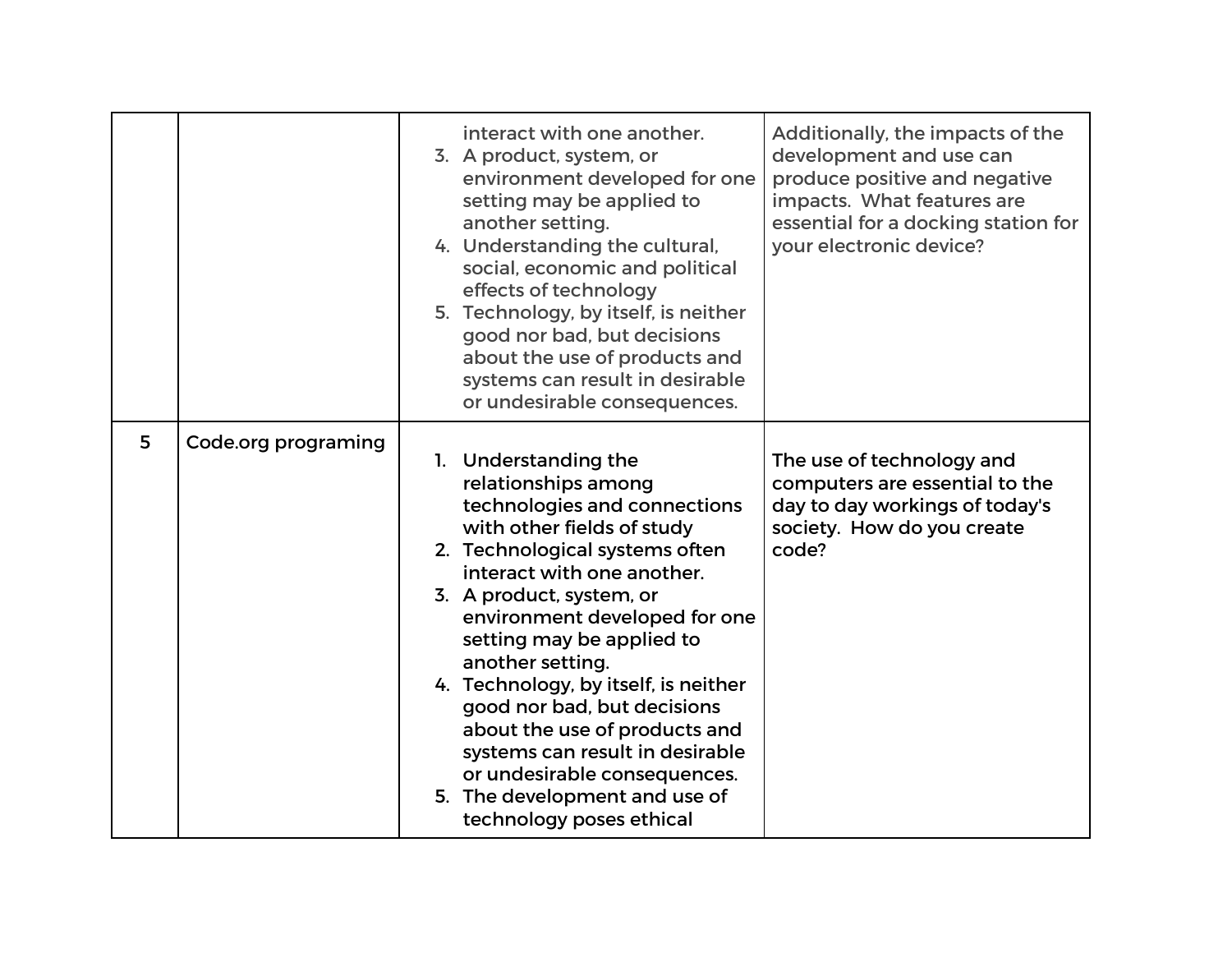|   |                         | issues.<br>6. Economic, political, and<br>cultural issues are influenced<br>by the development and use of<br>technology.                                                                                                                                                                                                                                                                                                                                                                                                                                                                                                                                                                                                                                |                                                                                                                                                                                                                                                                                                                       |
|---|-------------------------|---------------------------------------------------------------------------------------------------------------------------------------------------------------------------------------------------------------------------------------------------------------------------------------------------------------------------------------------------------------------------------------------------------------------------------------------------------------------------------------------------------------------------------------------------------------------------------------------------------------------------------------------------------------------------------------------------------------------------------------------------------|-----------------------------------------------------------------------------------------------------------------------------------------------------------------------------------------------------------------------------------------------------------------------------------------------------------------------|
| 5 | <b>Marble Challenge</b> | 1. New products and systems can<br>be developed to solve<br>problems or to help do things<br>that could not be done without<br>the help of technology.<br>2. The development of<br>technology is a human activity<br>and is the result of individual or<br>collective needs and the ability<br>to be creative.<br>3. Design is a creative planning<br>process that leads to useful<br>products and systems.<br>4. There is no perfect design<br>5. Requirements for a design are<br>made up of criteria and<br>constraints<br>6. Understanding the role of<br>troubleshooting, research and<br>development, invention and<br>innovation, and<br>experimentation in problem<br>solving.<br>7. Invention is a process of<br>turning ideas and imagination | Designers and inventors must<br>consider the core concepts of<br>technology and other resources<br>such as scientific knowledge<br>during the process of designing.<br>They must also adhere to the<br>criteria and constraints of a<br>design. Can you build a device<br>that moves a marble for a<br>specific time? |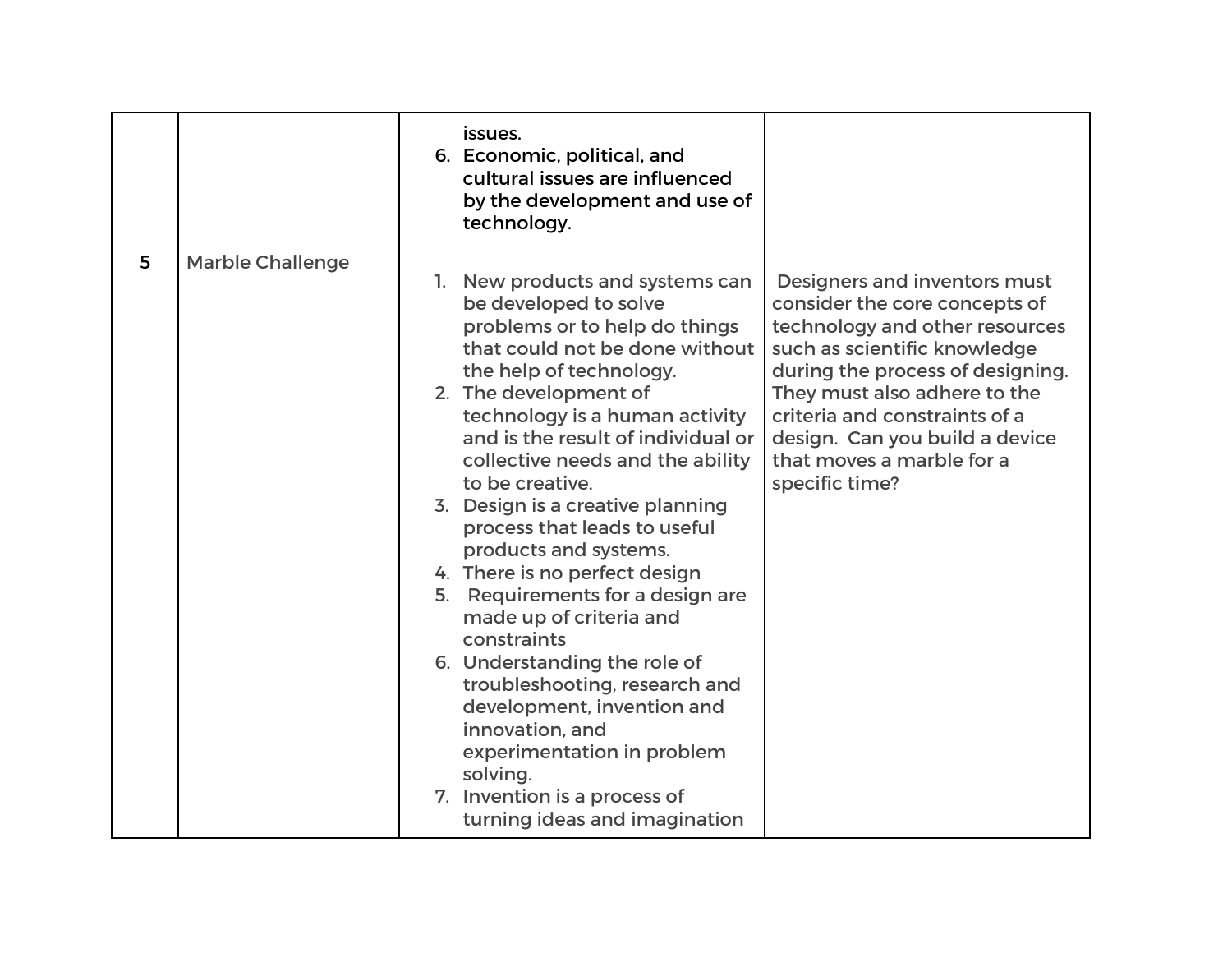|                |                                   | into devices and systems.<br>Innovation is the process of<br>modifying an existing product<br>or system to improve it.<br>8. Some technological problems<br>are best solved through<br>experimentation<br>9. Students will develop the<br>abilities to apply the design<br>process.<br>10. Specify criteria and constraints<br>for a design                                                                                                                                                                                                                                                                                                                                                                                                                                                                                                                                                        |
|----------------|-----------------------------------|----------------------------------------------------------------------------------------------------------------------------------------------------------------------------------------------------------------------------------------------------------------------------------------------------------------------------------------------------------------------------------------------------------------------------------------------------------------------------------------------------------------------------------------------------------------------------------------------------------------------------------------------------------------------------------------------------------------------------------------------------------------------------------------------------------------------------------------------------------------------------------------------------|
| $\overline{7}$ | <b>Rube Goldberg</b><br>Challenge | 1. Understanding engineering<br>Creativity is important to the<br>design<br>process of invention and<br>2. Design involves a set of steps,<br>innovation. Innovation is the<br>which can be performed in<br>process of modifying an existing<br>different sequences and<br>product, process, or system to<br>repeated as needed.<br>improve it. Invention is a process<br>3. Brainstorming is a group<br>of turning ideas and imagination<br>problem-solving design<br>into new products, processes, or<br>process in which each person<br>systems. Design a device that<br>in the group presents his or her<br>incorporates simple machines to<br>ideas in an open forum.<br>perform a task<br>4. Modeling, testing, evaluating,<br>and modifying are used to<br>transform ideas into practical<br>solutions.<br>5. Understanding the role of<br>troubleshooting, R&D, etc. in<br>problem-solving |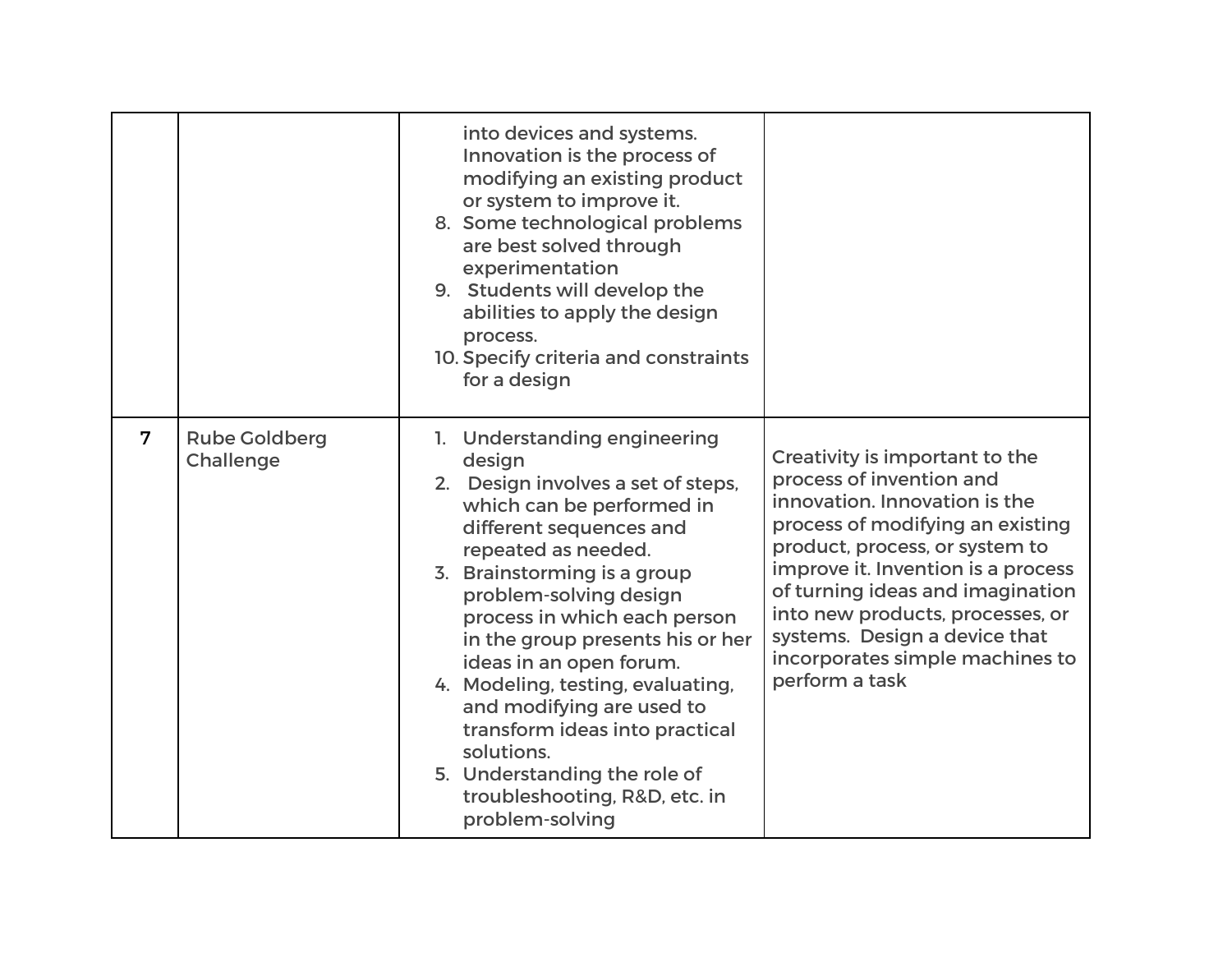|         |                                                                                                       | 6. Invention is a process of<br>turning ideas and imagination<br>into devices and systems.<br>Innovation is the process of<br>modifying an existing product<br>or system to improve it.<br>7. Some technological problems<br>are best solved through<br>experimentation.<br>8. Abilities to apply the design<br>process<br>9. Apply the design process to<br>solve problems in and beyond<br>the laboratory-classroom.<br>10. Specify criteria and constraints<br>for the design.<br>11. Make two-dimensional and<br>three-dimensional<br>representations of the<br>designed solution.<br>12. Test and evaluate the design in<br>relation to pre-established<br>requirements, such as criteria<br>and constraints, and refine as<br>needed. |                                                                                                                  |
|---------|-------------------------------------------------------------------------------------------------------|---------------------------------------------------------------------------------------------------------------------------------------------------------------------------------------------------------------------------------------------------------------------------------------------------------------------------------------------------------------------------------------------------------------------------------------------------------------------------------------------------------------------------------------------------------------------------------------------------------------------------------------------------------------------------------------------------------------------------------------------|------------------------------------------------------------------------------------------------------------------|
| $3 - 4$ | <b>Prosthetic Limb</b><br><b>Engineering Design</b><br><b>Challenge (Extension</b><br>as time allows) | 13. Understanding engineering<br>design<br>14. Design involves a set of steps,<br>which can be performed in<br>different sequences and                                                                                                                                                                                                                                                                                                                                                                                                                                                                                                                                                                                                      | What features are essential for a<br>prosthetic limb to be useable,<br>functional, and aesthetically<br>pleasing |